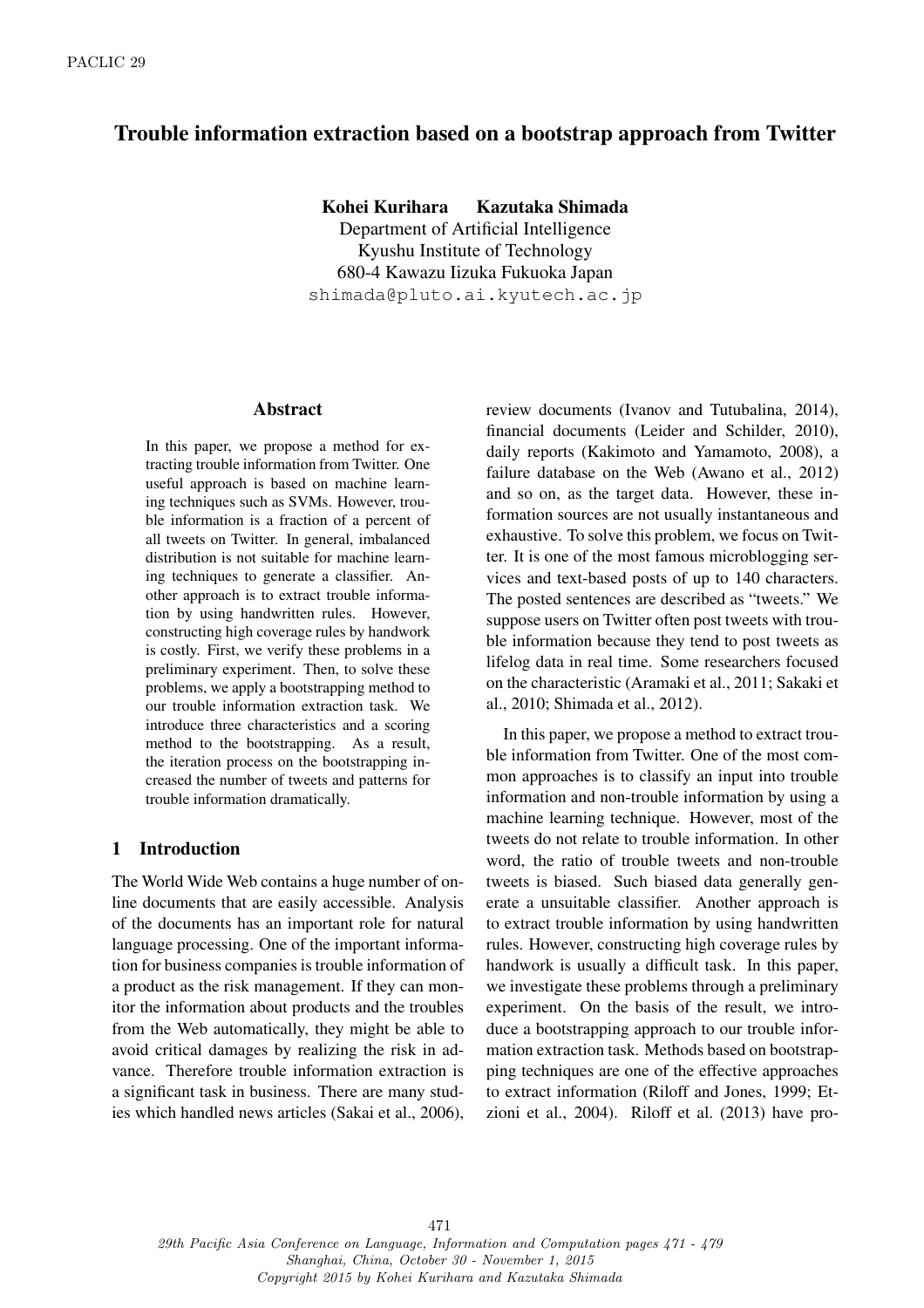posed a method to identify sarcastic tweets by using a bootstrapping algorithm. Ohmori and Mori (2010) have proposed a method based on a bootstrapping approach with words and phrases for searching for failure cases among products. We focus on trouble expressions which indicate the malfunction and failure of products. We apply the trouble expressions as seeds into a bootstrapping approach. By the iteration process, our method obtains more trouble expressions, and then extracts tweets with trouble information.

# 2 Related work

Trouble identification is one category in sentiment analysis (Pang and Lee, 2008). The classification into trouble or non-trouble is similar to the classification into positive or negative (Pang et al., 2002; Turney, 2002). However, negative opinions are not always equal to trouble information. For example, "I don't like this product" is a negative opinion, but not trouble information. Therefore, they should be distinguished.

Saeger et al. (2008) have proposed a method to extract object-trouble relations from the Web. They acquired trouble expressions by an unsupervised method, and then classify them by using SVMs. Gupta (2011) has proposed a method to extract problem information using a machine learning technique from Twitter. As the two papers mentioned, the trouble descriptions in the training data were rare, less than 10%. In other words, the ratio of positive and negative instances for this task tends to be biased. Therefore, machine learning approaches are not always suitable for this task.

Solovyev and Ivanov (2014) have proposed a dictionary-based problem phrase extraction from product reviews. It was based on a simple pattern matching with their dictionaries. In (Ivanov and Tutubalina, 2014), they incorporated a clause feature, but-conjunction, with the dictionary-based method. Kakimoto and Yamamoto (2008) have proposed a method based on syntactic pieces for extracting troubles. The basic idea in these studies is similar to our method. However, these approaches did not contain an iteration process like bootstrapping. Although bootstrapping methods often generate noise seeds for the next process and the wrong seeds lead to the

decrease of the precision rate, namely semantic drift, the iteration process is vital to obtain the high recall rate.

Although there are studies based on a bootstrapping approach such as (Leider and Schilder, 2010; Ohmori and Mori, 2010), the targets are not Twitter. Riloff et al. (2013) have handled tweets and used a bootstrapping approach for their task. However, the purpose is to generate a sarcasm recognizer.

# 3 Trouble information

In this section, we explain the target trouble information in this paper. Here we introduce two words; trouble sentences (TS) and trouble expressions (TE). The TSs are our target in the extraction process. They are tweets with trouble information about a product<sup>1</sup>. The TEs are phrases which indicate trouble situation, failure and so on.

TS : Why? My smartphone isn't powered on....

TE : not powered on

In this paper, a TS needs to contain a product name/information and TE(s). In other words, we do not handle any tweets without a product name/information. In the above instance, "smartphone" is the product name/information. For TEs, we admit figurative phrases, emoticons and Internet slangs. For example, "My phone is dead" and "The home button on iPhone is wroooooong (ToT)."

## 4 Preliminary experiment

In this section, we describe some problems of a simple machine learning approach and a rule-based approach through an experiment.

## 4.1 Machine learning based

We constructed a classification model based on SVM (Vapnik, 1995). We used SVM*light* (Joachims, 1998) for the implementation. Although we utilized some features about emoticons, Internet slang dictionaries and so on, they were not effective. Therefore, we used only the bag-of-words features for SVM.

We prepared 900 tweets for the training data; 450 positive and 450 negative instances. We evaluated

 $1$ <sup>1</sup>The actual tweets in the experiment are written in Japanese.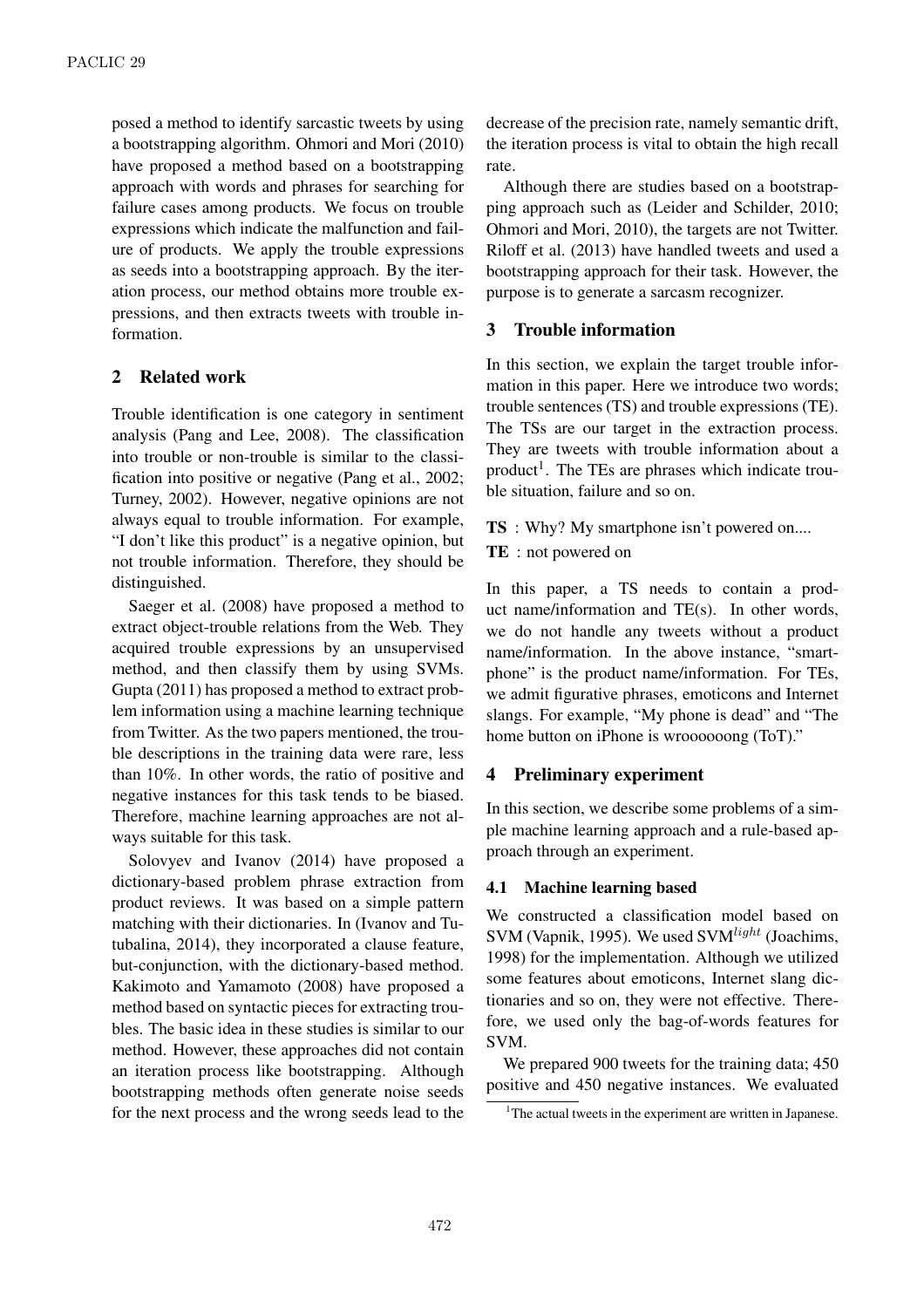| Recall | Precision |      |
|--------|-----------|------|
| O 88   |           | 0.92 |

Table 1: The experimental result on the leave-one-out cross-validation.

| # of EXT $\perp$ # of COR $\perp$ Precision |      |
|---------------------------------------------|------|
|                                             | በ 19 |

Table 2: The experimental result for a realistic situation.

the machine learning based method with the leaveone-out cross-validation. Table 1 shows the experimental result. The method produced high recall and precision rates for the cross-validation. However, most of real tweets are non-trouble information. In other words, this situation is not on the real world. Therefore, we also evaluated our method trained by 900 tweets with 30,000 tweets that extracted from Twitter randomly, as an opened test set. This is an real situation, namely unbalance data. We judged the correctness of the outputs of SVM. Table 2 shows the experimental result for the unbalance data. The EXT and COR in the table denote the number of tweets extracted by SVM and the number of tweets extracted correctly, respectively. From the table, the machine learning based method was not suitable for this task because the precision rate on the realistic data set dramatically decreased.

#### 4.2 Rule-based

We also constructed a rule-based method with a simple matching approach. We prepared trouble expressions (TEs) by handwork. Although trouble sentences (TSs) always contain TE(s), all sentences with TEs are not always TSs. Therefore, we also prepared NG phrases for the rule-based method. For example, "can't charge" is a TE for mobile phones. However, "I can't charge my phone because I don't have a charger now" is not a TS because it is not trouble information about a product. To solve this problem, we need to add a NG phrase "because I don't have a charger."

We evaluated our rule-based method with 30,000 tweets in Section 4.1. Table 3 shows the experimental result. We obtained high precision rate by using the rule-based method, as compared with the machine learning method (See Table 2.) On the other

| # of EXT $\vert$ # of COR $\vert$ Precision |      |
|---------------------------------------------|------|
|                                             | 0 Q4 |

Table 3: The experimental result of the rule-based method on the same situation with SVM.

hand, the number of tweets extracted correctly was reduced almost by half (720 vs. 444). As a result, the simple rule-based method faced with another problem for this task.

### 4.3 Discussion

The problem of the machine learning method is caused by the number of tweets and the ratio of positive and negative instances in the training data. The training data with 900 instances was insufficient in terms of the size for machine learning, especially the coverage of non-trouble information. Besides, a classifier in this situation often generates a poor result because the distribution of the training data differs from that of the real data. One intuitive solution is to add new tweets as positive/negative instances. However, collecting tweets with positive/negative by handwork is costly. Moreover, the concrete definition of non-trouble tweets is essentially difficult. Since the realistic situation contains many non-trouble tweets as compared with trouble tweets, the training data should contain many non-trouble tweets. However, combined with the difficulty of the concrete definition of non-trouble tweets, collecting non-trouble tweets with high coverage is also a difficult task. Therefore, machine learning approaches are not appropriate for our task.

The rule-based method obtained the high precision rate. The reason was that we could focus on the trouble expressions in the method as compared with the machine learning method. Although we naturally needed to prepare NG phrases, the effort for the rule-based method was less than that for the machine learning method. Therefore, rule-based methods are essentially appropriate for our task. However, the recall rate was a critical problem for the method. One solution is to increase the number of TEs for the extraction process. On the other hand, constructing TEs with high coverage by handwork is costly. Therefore, we need to extract TEs from tweets automatically.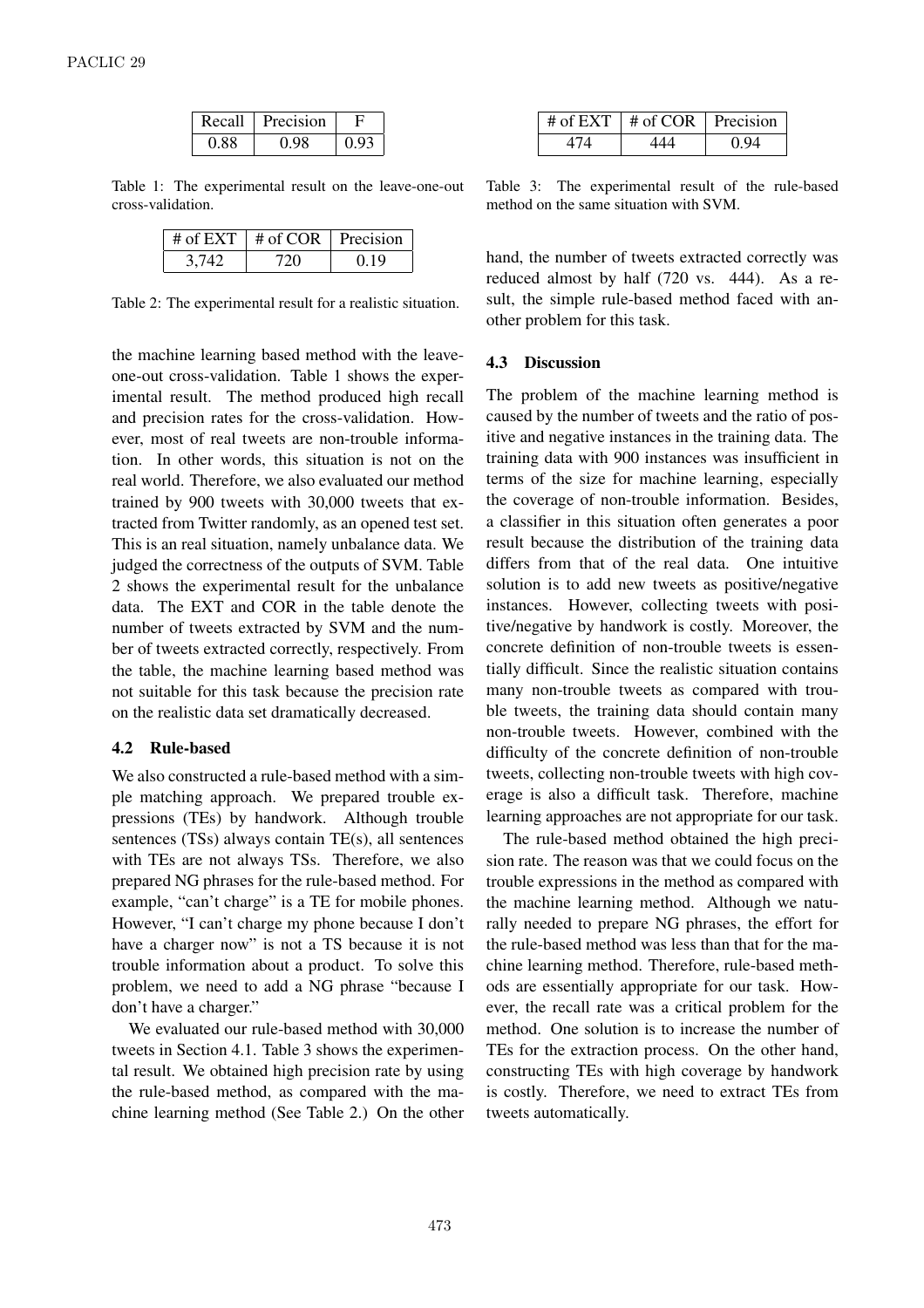## 5 Proposed method

On the basis of the discussion in the previous section, we expand our rule-base method with a bootstrapping approach. The bootstrapping approach leads to the improvement of the coverage of the original rule-based method.

### 5.1 Outline

For extracting various types of trouble sentences, TSs, it is necessary to acquire new trouble expressions, TEs, automatically. In general, some TEs often appear in one TS. We focus on this characteristic. Figure 1 shows an example. Here, "broken" is a TE, a seed for a bootstrapping approach. Assume that the TE and the phrase "not make a call" often cooccur in tweets. From this observation, our method obtains the phrase "not make a call" as a new TE, and then extract a new TS by the new TE.

The outline of our method is shown in Figure 2. First, we create seed words with strong trouble meanings for a target product by hand. By using the initial seeds, namely TEs, our method extracts TSs from a tweet corpus. For the TS extraction process, we judge the presence of TEs in each sentence. As exceptional treatment, we prepare some non-extraction rules. The non-extraction rules contain hearsay expressions such as "someone told me that" and non-factual expressions such as "feel like." We do not extract sentences matching with the non extraction rules as TSs. Next, our method extracts TE candidates from the extracted TSs. For the candidates, we apply a scoring method for computing a confidence measure as new TEs. We acquire only TEs with high confidence values as new TEs. Finally, we add the new TEs to the previous seeds. Our method iterates these processes until it fulfills certain conditions. In this paper, we set two conditions;  $(1)$  if the iteration is repeated at 5 times or  $(2)$ if the method does not acquire new TEs.

#### 5.2 TE acquisition

TE extraction is based on surface and part-of-speech tags patterns. We focus on the following characteristics for the extraction.

Specific adverbs Adverbs are closely related to trouble information. Murakami and Nasukawa



Figure 1: An example of the extraction process.



Figure 2: The outline of our method.

(2011) have proposed a method to detect potential problems from documents. They focused on adverbs, such as "suddenly" and "arbitrarily", to detect the nouns and verbs that described the actual problems. This is a languageindependent characteristic. We also extract phrases with the specific adverbs as TEs.

- Imperfective forms The target tweets in this paper are written in Japanese. As one Japanese characteristic, TSs often contain the imperfective form of a verb with negation<sup>2</sup>. We extract phrases with this pattern as TEs.
- Negative words As we mentioned in Section 2, negative opinions are closely related to trouble information. Tweets with negative expressions have high potentiality for TEs and TSs. On the other hand, as we also mentioned in Section 2, negative opinions are not always equal

 ${}^{2}$ E.g., "動かない (not work)" and "起動しない (not start)."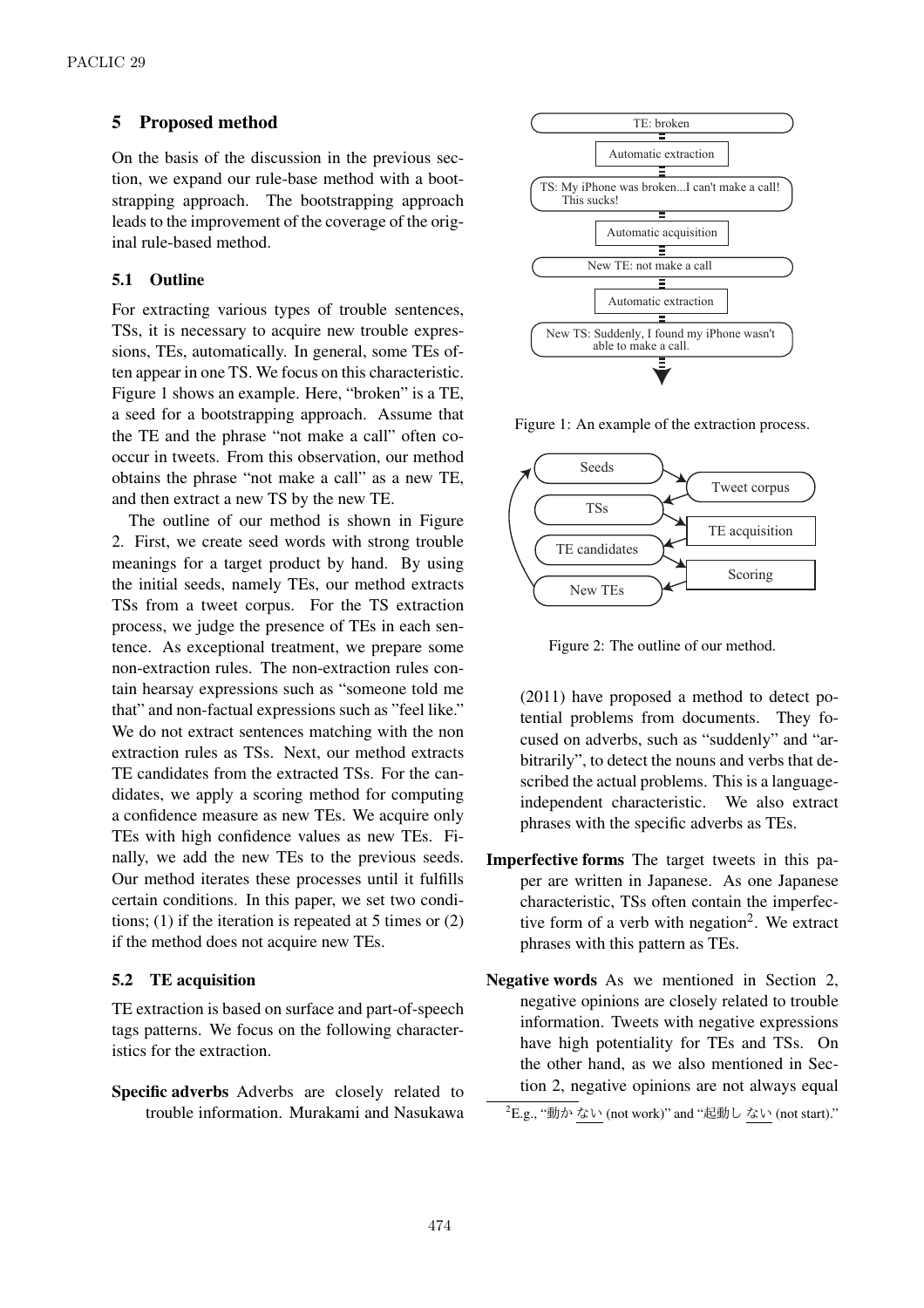to trouble information. Utilizing general sentiment dictionaries is not always suitable for this task because they contain many negative words not related to trouble information. In this paper, we prepare negative words related to trouble information about a target product, such as "bad", "wrong" and "failure", as a negative word set. We extract phrases with the negative words.

#### 5.3 Scoring

A bootstrapping approach uses the previous outputs from the system as the inputs for the system in the next step. If the precision of the outputs is low, it leads to the decrease of the precision of the next outputs. The accuracy deterioration by the change of the meaning of seeds is well-known as "Semantic drift" (Curran et al., 2007). To solve this problem, we need to keep high precision in the iteration process. In other words, we need to reject noise TEs in candidate TEs. Therefore, we need to estimate a confidence measure of each candidate TE.

One of the most successful approaches is the Espresso algorithm (Komachi et al., 2008; Pantel and Pennacchiotti, 2006). The algorithm was based on recursive definition of pattern-instance scoring metrics. It computed the pointwise mutual information between each pattern and instance recursively. The method in this paper does not handle any patterns for the bootstrapping process. Therefore, we cannot incorporate this algorithm into our method directly.

We introduce another scoring method for a confidence measure in the bootstrapping process. First, we compute confidence values of nouns, verbs and adjectives in TSs. Then, we estimate the confidence value of each TE on the basis of the confidence values. The confidence measure is based on the following hypothesis:

- if a word frequently appears in TSs, the TE likelihood of the word is high.
- words appearing near a product name<sup>3</sup> contain high TE likelihood.

The value of a word *w* is computed as follows:

$$
WS_w = \sum_{i \in I} \frac{1}{dist_i(w)}\tag{1}
$$

where *i* and *I* are a sentence and sentences including a product name, respectively.  $dist_i(w)$  is the distance between a product name and *w* in *i*. The confidence measure of a TE*<sup>t</sup>* is the average value of  $WS_w$  in the TE.

$$
TEscore_t = \frac{1}{N_w} \sum_{w \in TE_t} WS_w \tag{2}
$$

where  $N_w$  is the number of words in TE<sub>t</sub>. If a TE contains frequent words with the high  $WS_w$ , it obtains high *T Escore*.

After computation of *T Escore*, we extract phrases in the top *N*% as the new seeds for the next iteration. If the phrases in the current top *N*% are the same as the phrases in the previous step, the iteration is terminated.

### 6 Experiment

In this section, we evaluate our method with real tweets, and then discuss the results.

#### 6.1 Result

The target product was cellphones. We collected 100,000 tweets about cellphones as the data set. These tweets contained words that related to cellphones. As initial seeds, we set the following seven words; 壊れる (broken), おかしい (wrong), 異常 (defect), 故障 (defect), フリーズ (freeze) and バ  $\breve{\mathcal{F}}$  (bug). We applied the seeds to the data set, and then obtained TEs and TSs by using the proposed bootstrapping method. In this experiment, the total number of iterations was 5. More properly speaking, when the number of iteration was 5, our method did not obtain new TEs. In other words, both of the two conditions in Section 5.1 were fortuitously fulfilled in this iteration.

Figure 3 shows the result of the precision rate and the number of extracted TSs on the iteration. Our method increased the number of TSs in the second step by using new TEs extracted in the first step. Despite the increase of TSs, our method maintained a high precision rate in the second step. After the third step, our method obtained a small increase in

<sup>&</sup>lt;sup>3</sup>It denotes not only concrete product names, such as "iPhone", but also product categories, such as "smartphone."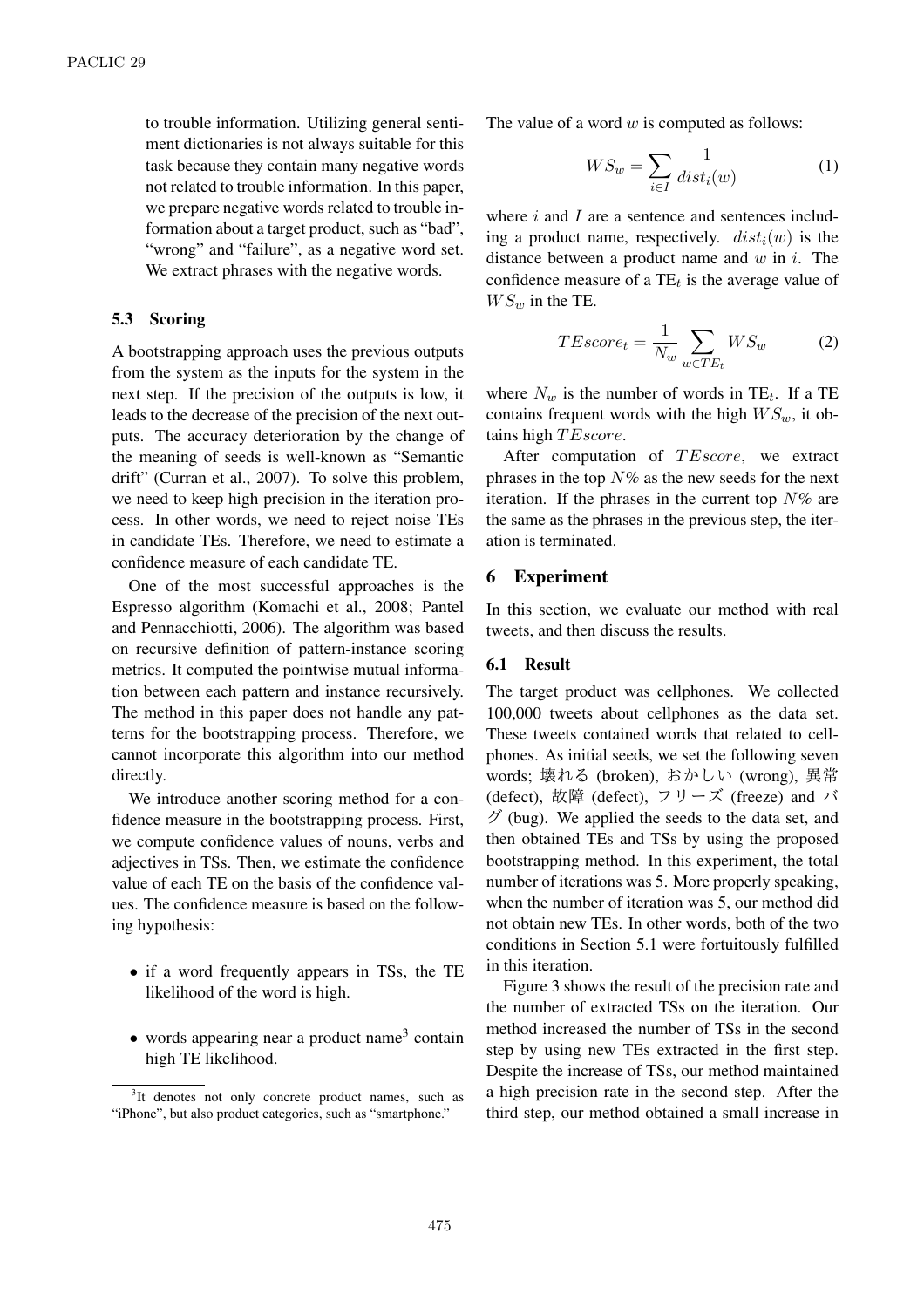

Figure 3: The precision and the number of TSs in each iteration.

terms of the number of TSs and also held the high precision rate. This result denotes that the scoring method in Section 5.3 was effective for the bootstrapping in terms of the noise reduction from candidate TEs. The experimental result shows the effectiveness of our method, as compared with a nonbootstrapping method, because the result in the second step, namely bootstrapping, outperformed that in the first step, non-bootstrapping.

#### 6.2 Analysis and discussion

Our method extracted TSs with a high precision rate through the iteration in the bootstrapping. Table 4 shows instances of TEs extracted by the method. These TEs related to the category "cellphones" and were suitable for the extraction of TSs. Our method correctly extracted some phrases with the opposite meaning, such as "turn on automatically" and "not turn on." These TEs were distinguished by adverbs; "arbitrarily" and "suddenly." It is difficult to extract these TEs by using only general sentiment dictionaries. We also obtained domain specific TEs, such as "put the speaker on mute arbitrarily." Our method extracted various types of TEs by using the bootstrapping method.

Next, we discuss the size of the target data and the accuracy. If the data size is small, our method might not extract sufficient TEs. As a result, it leads to the decrease of the number of TSs. If the data size is large, our method might extract many inap-

| 勝手に電源がつく                              |  |  |  |  |
|---------------------------------------|--|--|--|--|
| (turn on arbitrarily)                 |  |  |  |  |
| 雷源がつかない                               |  |  |  |  |
| (not turn on)                         |  |  |  |  |
| 急に電源が落ちる                              |  |  |  |  |
| (power off suddenly)                  |  |  |  |  |
| 雷源が落ちない                               |  |  |  |  |
| (not power off)                       |  |  |  |  |
| ボタンが押せない                              |  |  |  |  |
| (not push the button)                 |  |  |  |  |
| 勝手にスピーカーがミュートになる                      |  |  |  |  |
| (put the speaker on mute arbitrarily) |  |  |  |  |

Table 4: Extracted TEs.

| # of tweets | # of TSs |
|-------------|----------|
| 10,000      | 121      |
| 50,000      | 623      |
| 100,000     | 2,623    |
| 500,000     | 9,088    |

Table 5: The number of extracted TSs on several data sets. The third row is the same as Section 6.1.

propriate TEs. It probably leads to the increase of the number of TSs with non-trouble information and the decrease of the precision. We investigated our method with the different size of data sets. Table 5 shows the result. For smaller data set, namely 10,000 and 50,000 tweets, the number of extracted TSs decreased dramatically. In these data sets, the number of outputs in the first iteration was insufficient. As a result, our method could not obtain TSs and new TEs in the next process. Thus, our method needs an adequate amount of tweets for the TE acquisition process. For a larger data set, 500,000 tweets, the predicted number of TSs was approximately 13,000<sup>4</sup>. The actual number of extracted TSs in the larger data set was 9,088. The result indicates that our method controlled noise TEs appropriately in the bootstrapping process. In addition, our method extracted different types of TEs from the larger data set, such as 勝手にアプリが起動す る(an app starts arbitrarily) カードを読み込まな い (not recognize a card) and 時計進まない (clock not work). Our method was robust to the increase

<sup>&</sup>lt;sup>4</sup>It was  $13, 115 = 2,623 \times 5$  by simple arithmetic.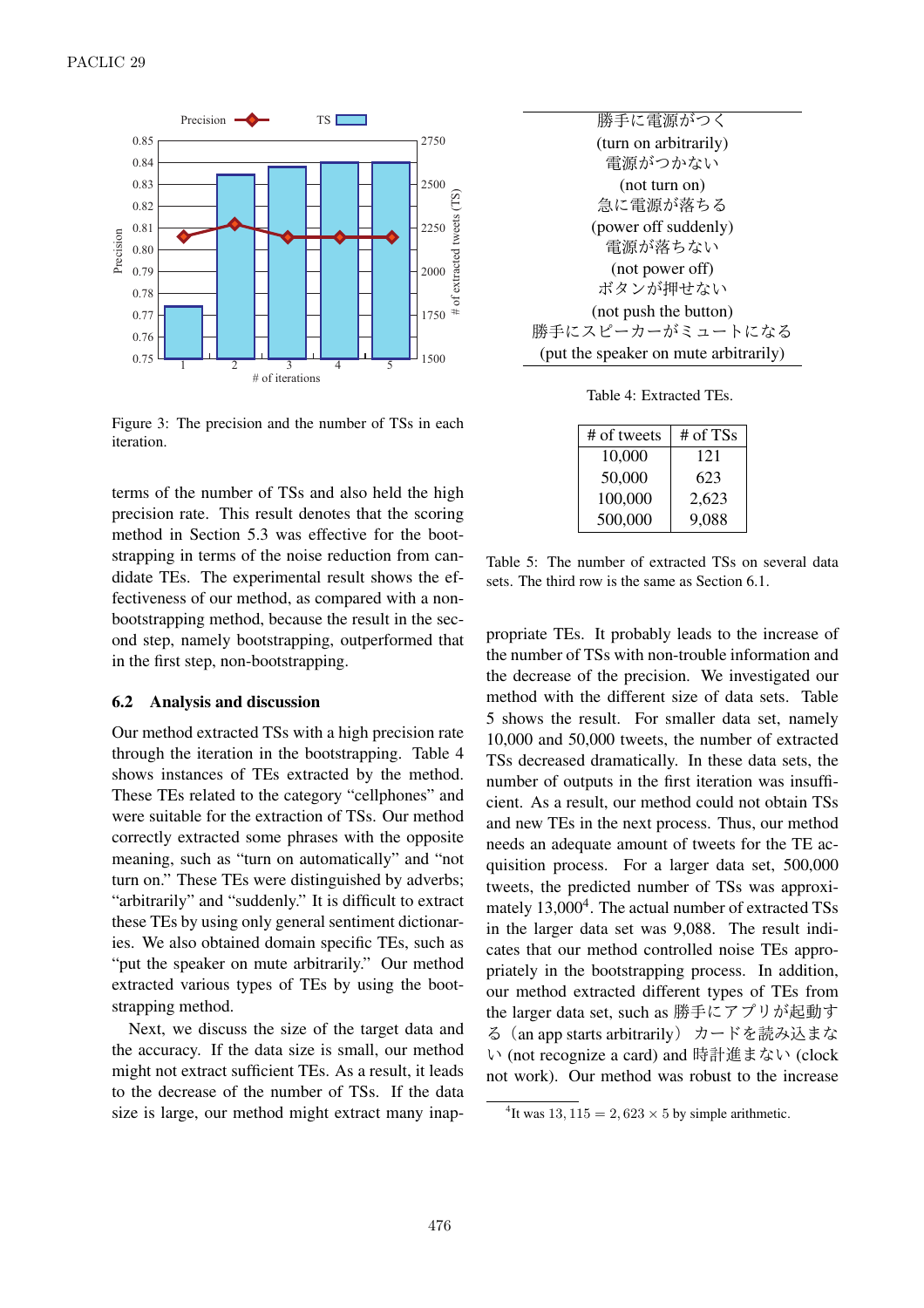of target data and could extract new TEs and TSs efficiently.

Finally, we explain the results of TSs. The following sentences are tweets extracted from our method:

- *•* 充電切れるわケータイ熱くなっちゃって充電 できないわ勝手に電源切れるわ最悪です (My cellphone ran out of charge, too hot to charge the battery and power off automatically .... This sucks!)
- *•* てか携帯画面真っ黒になって電池バック抜い て電源入れようとしても電源つかないんだけ  $\mathcal E$  (The display of my cellphone blacked out, I removed the battery, and then I powered on it, but it isn't turned on.)

Although these tweets did not contain direct expressions to trouble information, such as 壊れた (broken), our method correctly extracted them with acquired TEs, such as 勝手に電源が落ちる (power off automatically) and 電源がつかない (not turn on). The following sentence is an incorrect output TS from our method.

● iPhone の充電ケーブル壊れた(;´Д`)充 電できない (;´Д` ) (The charging cable of my iPhone was broken ... I can't charge the battery.)

This tweet is trouble information about accessories, but not a TS for a cellphone itself. In this experiment, we regarded this kind of outputs as negative results. This is a difficult problem in trouble information extraction. One solution is to add NG rules to the extraction process. However, we cannot solve a problem of the following sentence, which is also a negative result, by addition of NG rules.

*•* どしたんやろーなんかあったんかな (´・ω・ `) iPhone 壊れたんかな (An accident had happened (to him/her)? ... (his/her) iPhone might be broken<sup>5</sup>.)

This tweet contained a trouble expression, but it is not a TS for a cellphone. It implied that a user was

worried about someone. This problem is more difficult because we need deep analysis including semantics to solve it. Handling metaphor and Internet slangs appropriately is also important future work.

In the experiment, we evaluated our method in terms of the precision rate because it is difficult to measure the recall rate. Although we obtained more TSs by using our method, the number of TSs might be insufficient, namely the low recall rate. To improve this problem is the most important issue for our method.

We judged the correctness of the extracted TSs in Figure 3 with one annotator. We prepared a manual for the annotation, such as the definition of trouble information, in advance. However, for more correct and reliable annotation, we need to annotate TSs with several annotators and compute the agreement among them. This is also important future work.

# 7 Conclusions

In this paper, we proposed a bootstrapping method to extract trouble information from Twitter. As a preliminary experiment, we evaluated a simple machine learning method based on SVM and a simple rule-based method. Although the SVM-based method worked well for the cross-validation about a small data set, the precision rate dramatically decreased for a real and unknown tweet data set. The rule-based method obtained a high precision rate as compared with SVM. However, TSs extracted correctly were reduced almost by half. The main problems of these methods were (1) biased data, (2) coverage about non-trouble information and (3) a limited number of trouble expressions (TEs).

To solve the problems, we applied a bootstrapping approach to the trouble information extraction. By using a small seed set and the bootstrapping approach, our method increased the number of extracted trouble sentences (TSs) by 50% with a high precision rate. We used three characteristics in the TE acquisition; specific adverbs, imperfective forms and negative words. In addition, we introduced a scoring method to avoid the semantic drift problem. The scoring was based on the distance between product information and each word. We verified the effectiveness of our method with different size of data sets. Our method was robust to the increase

 $5$ Note that the question mark and the word "might" in the English translation don't appear explicitly in the original Japanese sentence.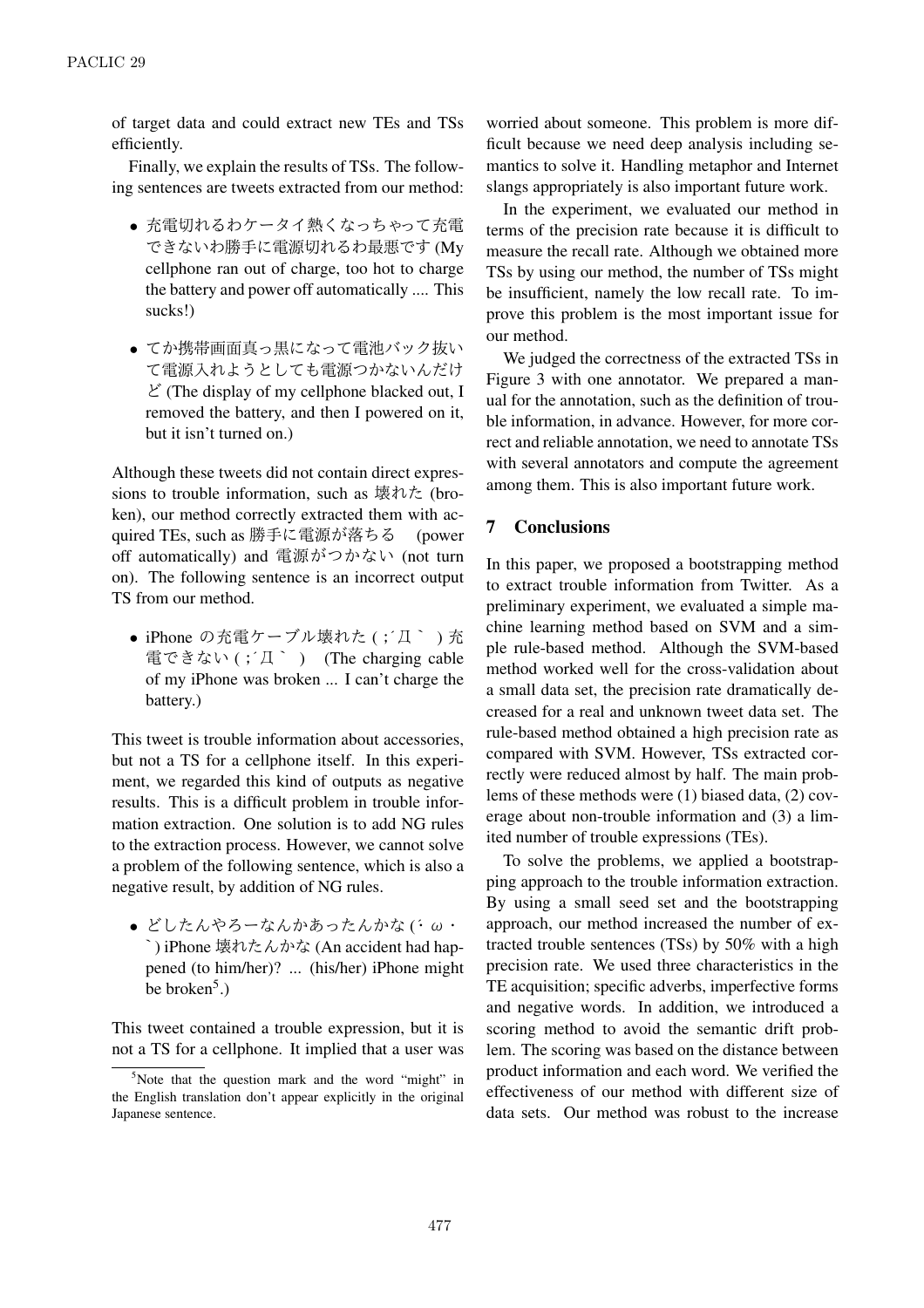of target data and could extract new TEs and TSs efficiently.

In the discussion part of this paper, we explained some problems through the extracted TSs. A simple solution to improve the accuracy is to expand rules for the TE acquisition. In addition, we need to introduce more deep analysis, such as semantic analysis, for the difficult problem described in Section 6.2. We have obtained many tweets with trouble information by our method. Deeper trouble mining from the tweets, such as risk-prone analysis, and visualization of the trouble information are our important future work. Torisawa et al. (2008) have reported a system based on graph drawing as a web search directory. It mapped a topic that a user inputted and the related keywords. This approach is useful to find and understand potential troubles from the extracted TSs. Another useful visualization approach is TreeMap styles (Johnson and Shneiderman, 1991). Carenini et al. (2006) have proposed an interactive multimedia summarization system based on a text summary and a visual summary. Shimada et al. (2010) have reported an interactive multimedia summarization method with the Tree-Map and fisheye-like styles for clustered sentences. The summarization and visualization of the extracted TSs are interesting future work.

## References

- Eiji Aramaki, Sachiko Maskawa, and Mizuki Morita. 2011. Twitter catches the flu: Detecting influenza epidemics using twitter. In *Proceedings of Conference on Empirical Methods in Natural Language Processing*, pages 1568–1576.
- Yuki Awano, Qiang Ma, and Masatoshi Yoshikawa. 2012. Cause analysis of new incidents by using failure knowledge database. In *Proceedings of the 23rd International Conference on Database and Expert Systems Applications (DEXA 2012)*, pages 88–102.
- Giuseppe Carenini, Raymond T. Ng, and Adam Pauls. 2006. Interactive multimedia summaries of evaluative text. In *Proceedings of Intelligent User Interfaces (IUI)*, pages 124–131.
- James R. Curran, Tara Murphy, and Bernhard Scholz. 2007. Minimising semantic drift with mutual exclusion bootstrapping. In *Proceedings of the 10th Conference of the Pacific Association for Computational Linguistics (2007)*, pages 172–180.
- Oren Etzioni, Michael Cafarella, Doug Downey, Stanley Kok, Ana-Maria Popescu, Tal Shaked, Stephen Soderland, Daniel S. Weld, and Alexander Yates. 2004. Web-scale information extraction in knowitall (preliminary results). In *Proceedings of the 13th international conference on World Wide Web (WWW2004)*, pages 100–110.
- Narendra K. Gupta. 2011. Extracting descriptions of problems with product and service from twitter data. In *Proceedings of the 3rd Workshop on Social Web Search and Mining (SWSM2011)*.
- Vladimir Ivanov and Elena Tutubalina. 2014. Clausebased approach to extracting problem phrases from user reviews of products. In *Analysis of Images, Social Networks and Texts, AIST 2014*, pages 229–236.
- Thorsten Joachims. 1998. Text categorization with support vector machines: Learning with many relevant features. In *European Conference on Machine Learning (ECML)*, pages 137–142.
- Brian Johnson and Ben Shneiderman. 1991. Treemaps: A space-filling approach to the visualization of hierarchical information structures. In *Proceedings of the 2nd International IEEE Visualization Conference*, pages 284–291.
- Yoshifumi Kakimoto and Kazuhide Yamamoto. 2008. Extracting troubles from daily reports based on syntactic pieces. In *Proceedings of PACLIC 22*, pages 411–417.
- Mamoru Komachi, Taku Kudo, Masashi Shimbo, and Yuji Matsumoto. 2008. Graph-based analysis of semantic drift in espresso-like bootstrapping algorithms. In *Proceedings of EMNLP 2008*, pages 1011–1020.
- Jochen L. Leider and Frank Schilder. 2010. Hunting for the black swan: Risk mining from text. In *Proceedings of ACL2010 System Demonstration*, pages 54–59.
- Takuma Murakami and Tetsuya Nasukawa. 2011. Detecting potential issues based on typical problem description (in Japanese). In *IEICE, SIG-NLC, 111*, pages 31–35.
- Nobuyuki Ohmori and Tatsunori Mori. 2010. Novel approach for test methods automatic selection in product reliability — improved method for acquiring partwhole relation —. In *Proceedings of International Conference on Machine Learning and Application (ICMLA 2010)*, pages 834–839.
- Bo Pang and Lillian Lee. 2008. Opinion mining and sentiment analysis. *Foundations and TrendsR in Information Retrieval*, 2.
- Bo Pang, Lillian Lee, and Shivakumar Vaithyanathan. 2002. Thumbs up? sentiment classification using machine learning techniques. In *Proceedings of the Conference on Empirical Methods in Natural Language Processing (EMNLP)*, pages 79–86.